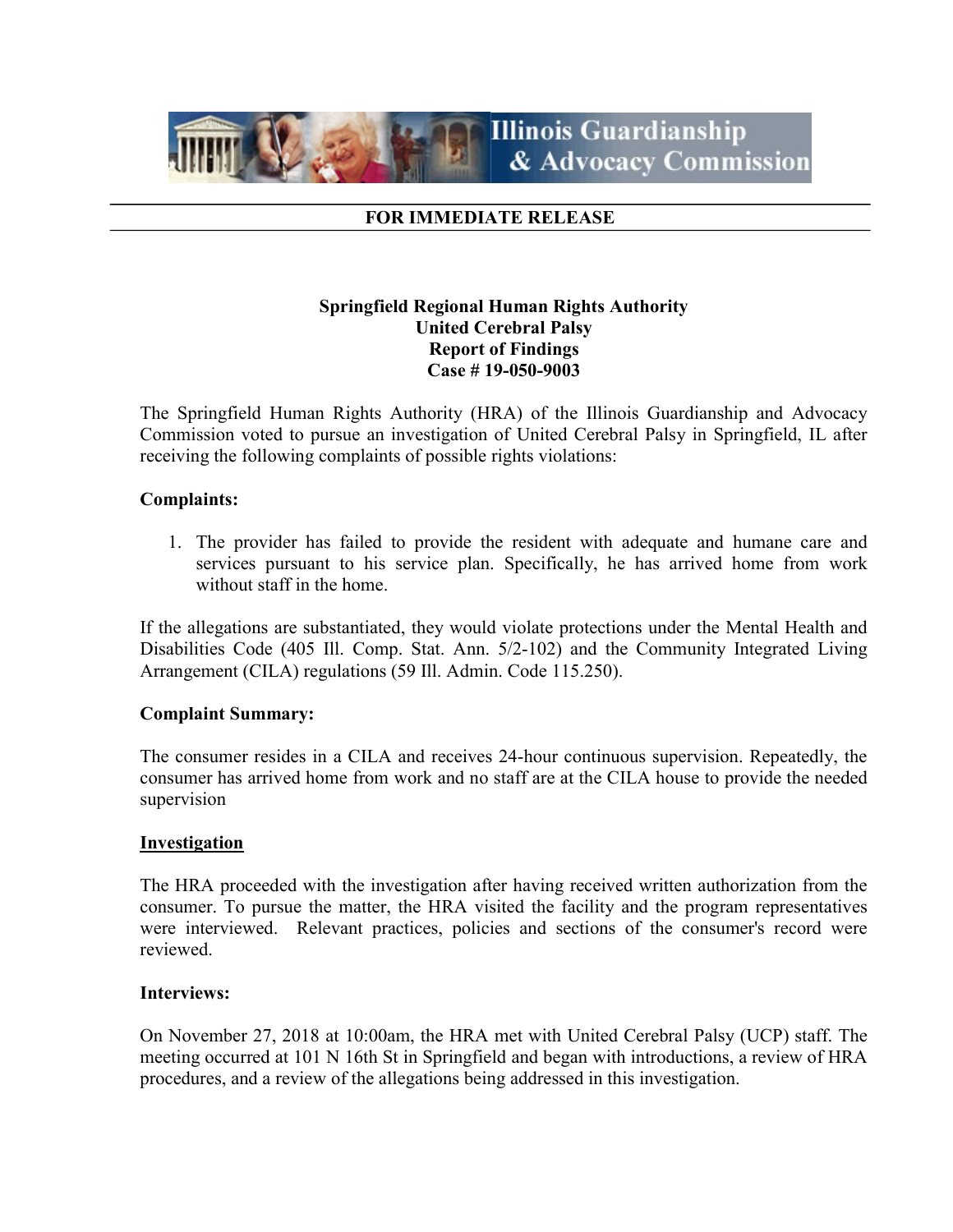Staff provided some general information about UCP. Springfield UCP offers both adult residential homes and developmental training sites. Staff estimated that both programs currently serve approximately 94 consumers and employ 65-100 staff. All staff receive the DSP (Direct Support Professional) Training required by Illinois Department of Human Services. Abuse and neglect and human rights are part of the DSP training that is completed before staff are allowed to work within any UCP facility. The trainings are also renewed annually. The 50-70 DSP staff working in the residential homes are overseen by 2 supervisors that visit each home weekly and 1 QIDP (Qualified Intellectual Disabilities Professional). UCP stated that almost all the staff working in the residential homes are new (started July 1, 2018 or more recently) due to a total residential program overhaul completed by management at the end of the fiscal year.

Consumers can report grievances to the DSP or supervisor at any time. If the resolution is not received, the consumer can "go up the chain of command" to the director and board. Consumers are notified of the grievance procedure at admission in the Rights and Responsibility packet which is reviewed annually. UCP has an internal Human Rights Committee that meets quarterly, however, that committee has not reviewed the concerns in this case.

The CILA home has 3 beds and one UCP staff is scheduled to the home for each shift (3 shifts). All the consumers in the home have 24-hour supervision. At the time of the incident, staff were informed of the consumer's Individual Service Plan, including the consumer's supervision needs, verbally from the staff's supervisor. In October 2018 UCP changed the communication method by creating binders containing the consumer's person-centered plan and placing the binders in the consumer's residence for reference.

The complaint refers to multiple incidents from January 2018 to August 2018 when the consumer arrived home from work and no staff were present. UCP stated that the staff member that was scheduled to be at the home during the consumer's drop off time had taken the other consumers on outings in the community and had not returned. The UCP staff also stated that there was one occasion when the consumer came home and staff were present but the lights were off, so the employer did not drop off the consumer. The consumer's employer was responsible for contacting the home and reporting that the consumer was on the way home, however, there were times when they would arrive at the home and no staff was available despite calling. In order to assure that staff was at the home when the consumer returns from work, UCP has changed all outings so that the staff are home by 8pm effective October 2018. This assures that there are staff at the home whenever the consumer is returned home from work.

Documentation provided to the HRA stated that the consumer was afraid of reporting the issue to management because he was afraid of retaliation from that staff member. UCP stated that, once they became aware that the consumer was afraid of the staff member, the staff member was moved from the consumer's home and is no longer allowed to work at any of the three homes on the consumer's street to avoid contact between the consumer and staff. In addition, UCP staff reported that human resources staff talked with the consumer about his fear of reporting. UCP stated they are unaware of when that discussion occurred or the outcome but agreed to find the documentation and provide it to the HRA.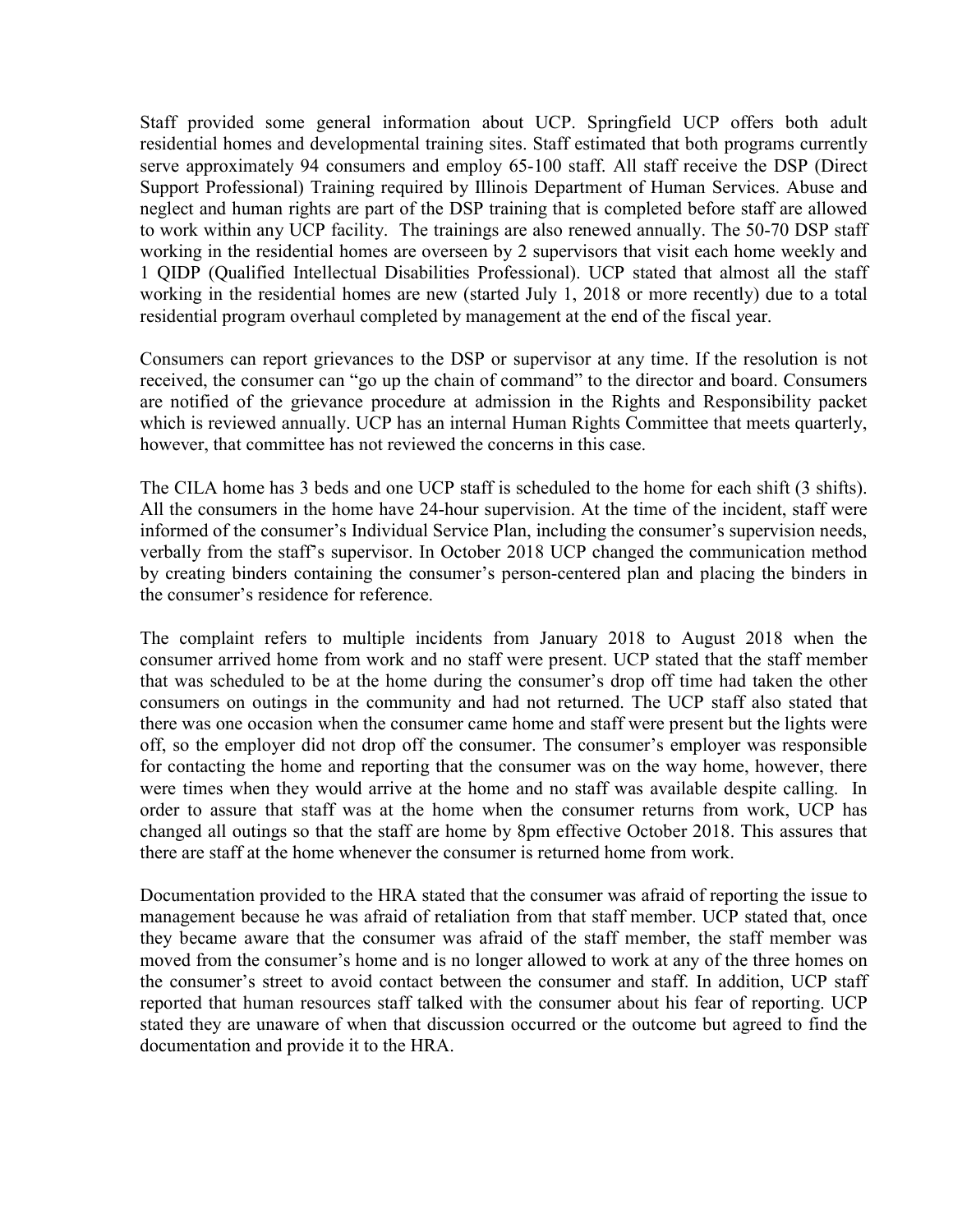At the end of the interview, UCP staff informed the HRA that the provider has recently made changes in staff, supervision requirements, documentation and record keeping. They hope that the changes implemented in August 2018 will keep issues like this one from occurring again.

## Records Reviews:

Emails between the consumer's employer and UCP: On 2/16/18 an email stated that the consumer had to be escorted up to the home because there were no lights on. On 5/10/18 an email stated that on 5/3/18 and 5/9/18 the consumer had to be dropped off at an alternative UCP home because staff were not at the home when he was scheduled to be dropped off. The email also stated that the consumer was upset that he cannot go home after work. The email noted that the consumer acknowledges he must have supervision and finds the staff's absence frustrating. On 5/25/18 an email stated that there was no staff at the UCP home last night and the consumer did not want to report the staff because staff would get mad at him. On 7/19/18 an email stated that the employer tried to take the consumer home last night after work and no one was at the home to receive him. The employer tried to take him to another UCP home and was told that the consumer cannot stay there due to a conflict with one of the staff in the home. Staff stated that no one was home because they were at a community event with other consumers and did not return until 9:29pm.

The consumer's UCP Service Plan states that the consumer is diagnosed with autism and functions at an 8-year-old level. He works full time and has an additional part-time job. He has 24-hour supervision except for 2 hours alone time at home on Saturdays.

Employer Monthly Progress reports are given to UPC every month. In May and June the progress reports for the consumer stated that he was having problems with the UCP staff not being at the home when he was dropped off from work. The consumer reported to the employer that the UCP staff was moved to another home and reports no problems since the move. The progress report for July stated that there was another issue with no one being at the home when the consumer was scheduled to be dropped off.

The HRA requested the following records from UCP that were not provided; Rights and responsibilities packet, proof that the consumer has received the rights and responsibilities packet, UCP documentation of the incidents when the consumer was unable to be dropped off, and UCP documentation of the consumer's concerns/fears and how they were addressed.

# **Policies**

The HRA requested the following policies from UCP that were not provided; Consumer Rights and Responsibilities (specifically looking for the section stating the consumer's right to report), UCP policies on staffing/supervision, UCP policies on curfew, and UCP policies of staff prohibiting consumers from reporting.

# **Conclusions**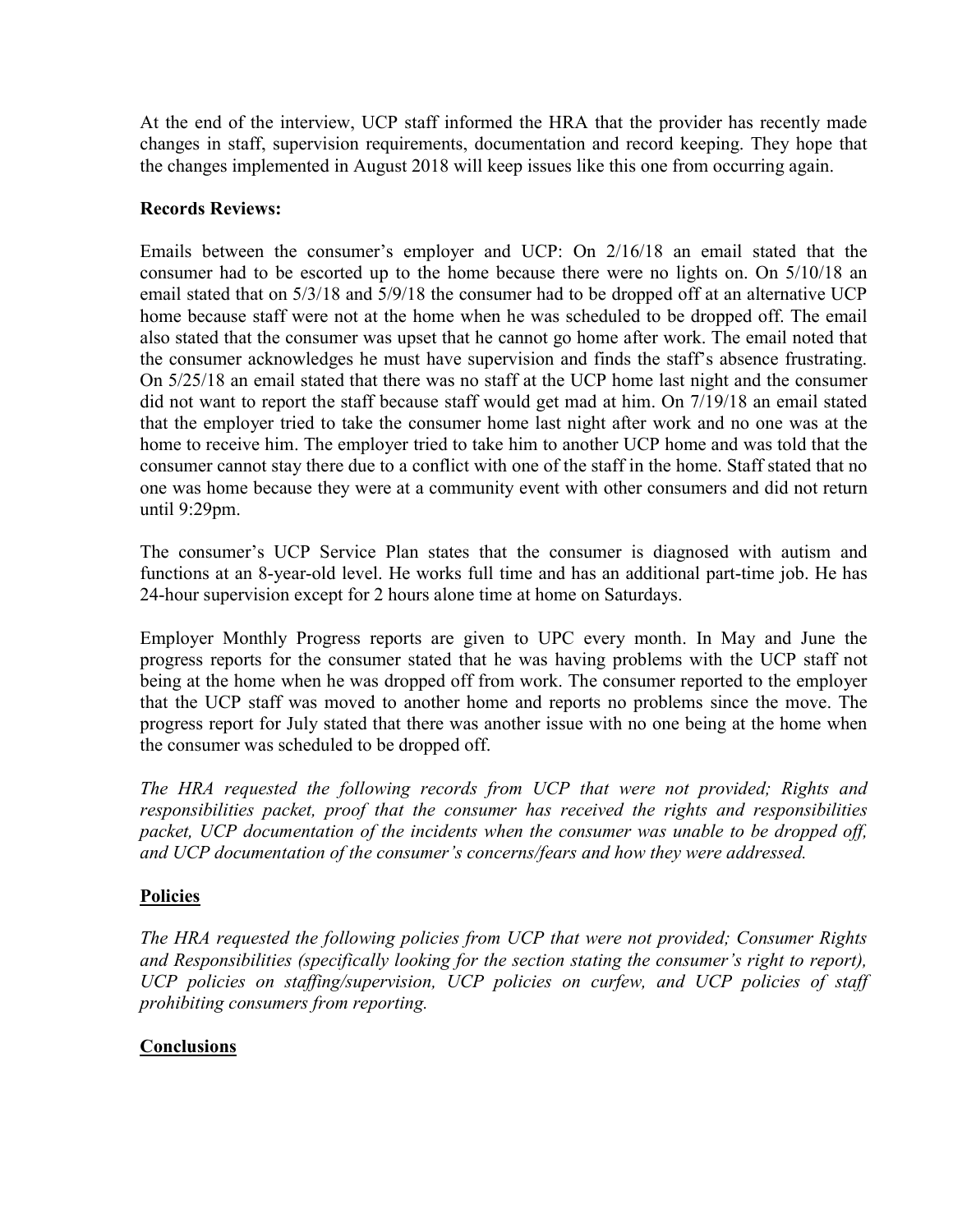### 1. The provider has failed to provide the resident with adequate and humane care and services pursuant to his service plan. Specifically, he has arrived home from work without staff in the home.

The Mental Health and Developmental Disabilities Code (405 Ill. Comp. Stat. Ann. 5/2-102) states "A recipient of services shall be provided with adequate and humane care and services in the least restrictive environment, pursuant to an individual services plan. The Illinois Administrative Code (Ill. Admin Code tit. 59, § 115.230) states that: "a) Through the interdisciplinary process, the CST [community support team] shall be responsible for preparing, revising, documenting and implementing a single individual integrated services plan for each individual". The Illinois Administrative Code (Ill. Admin. Code tit. 59, § 115.250) states "c) Individuals or guardians shall be permitted to present grievances and to appeal adverse decisions of the agency and other service providers up to and including the authorized agency representative … d) Individuals shall not be denied, suspended or terminated from services or have services reduced for exercising any of their rights." The Illinois Administrative Code (Ill. Admin. Code tit. 59, § 115.320) requires the following: "g) Unusual incidents. The agency shall have written policies and procedures for handling, investigating, reporting, tracking and analyzing unusual incidents through the agency's management structure, up to and including the authorized agency representative. The agency shall ensure that employees demonstrate their knowledge of, and follow, such policies and procedures."

The consumer is required to have 24-hour supervision per his service plan. Multiple emails from the consumer's employer state that they tried to drop the consumer off at his home and no one was present. UCP confirms that there was an issue with the staff not being at the home when the consumer was being dropped off. Additionally, there was an email expressing concern that the consumer was afraid to report that the staff member was not home because the staff would retaliate against the consumer. UCP confirmed in the interview that the staff member and the consumer are no longer in the same location.

Based on the findings above the Springfield Human Rights Authority concludes that the complaint is substantiated. The HRA makes the following recommendations:

1. UCP ensure that all consumer service plans are developed and implemented per the Mental Health and Developmental Disabilities Code (405 Ill. Comp. Stat. Ann. 5/2-102) and CILA Rule 115 (Ill. Admin Code tit. 59, § 115.230). The HRA acknowledges that in response to prior HRA Case #18-050-9012, UCP developed a Policy on Implementation Strategy specific to the implementation of consumer service plans and thus, recommends that the agency ensure that the policy as well as statutory and regulatory requirements are followed.

The HRA recognizes that the facility separated the consumer from staff and spoke to the consumer about his concerns with retaliation, but the HRA questions the environment that caused this issue to arise. The HRA strongly suggests the facility focus on the culture of the organization and review any and all incidents (including this one) to assure that residents feel comfortable addressing staff issues internally and if not, make the changes needed so that they can report without fear of retaliation per Ill. Admin. Code tit. 59, § 115.250. In addition, The